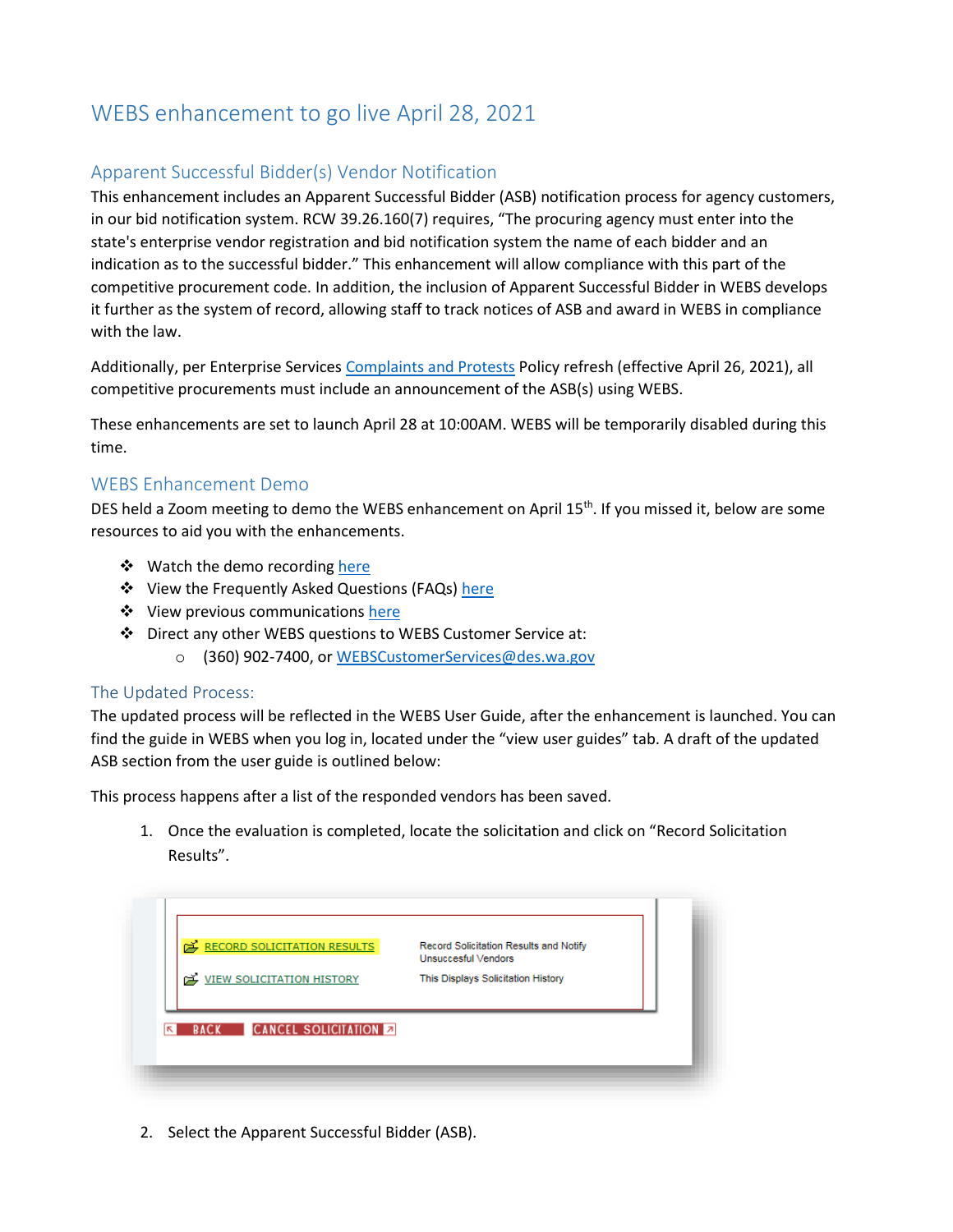| <b>Vendors</b>             |  | <b>Requested Responded Responded Date</b> | <b>Apparent Successful</b><br><b>Bidder</b> | Awa |
|----------------------------|--|-------------------------------------------|---------------------------------------------|-----|
| <b>Design Elements Inc</b> |  |                                           |                                             |     |
| Environmental Informat     |  | $3 \times 28 \times 2021 \times$          |                                             |     |
| <b>HexaCorp</b>            |  | $6 \times 14 \times 2019 \times$          |                                             |     |

a. You will have the option to alter comments, and send a notification to ASB, and apparent unsuccessful bidders. If you would like to include a link to an ASB document, use the "Choose File" button. You can also look up previous ASB notififcations and which date they were sent if applicable/needed.

If you check the box to "notify apparent unsuccessful bidders", vendors who were marked as "responded", but not marked as "ASB", will receive a notification in conjuction with the ASB receiving a notification. If this box is not checked, a notification will only be sent to the ASB (vendors marked as responded, and as marked "ASB").

Any comments added in the comment boxes for ASB, will only go to ASB, and will not be included in the notification email to apparent unsuccessful bidders. Similarly, any comments added to the unsuccessful comment box, will only go to apparent unsuccessful bidders, and will not be included in the notification to the ASB.

| Notify Apparent Unsuccessful Bidders                                                        |                                                                                               |                                                                |
|---------------------------------------------------------------------------------------------|-----------------------------------------------------------------------------------------------|----------------------------------------------------------------|
| Additional comments (will be included in notification email):                               | <b>ASB Document Name*</b><br>(50 character file name limit) → [JUpload ASB<br><b>Document</b> | Additional Email Addresses*<br>(100 character file name limit) |
| Comments for unsuccessful bidders (will be included in unsuccessful<br>notification email): | <b>Choose File</b> No file chosen<br>No File Uploaded                                         | Add Email Address No Emails Added                              |

b. When notifying apparent unsuccessful bidders, the notification will automatically go to the email registered in WEBS, for those who have been marked as responded and who have not been selected as ASB.

Any additional emails added will be additional emails for the ASB notification (first comment box), not the apparent unsuccessful bidders notification email (second textbox).